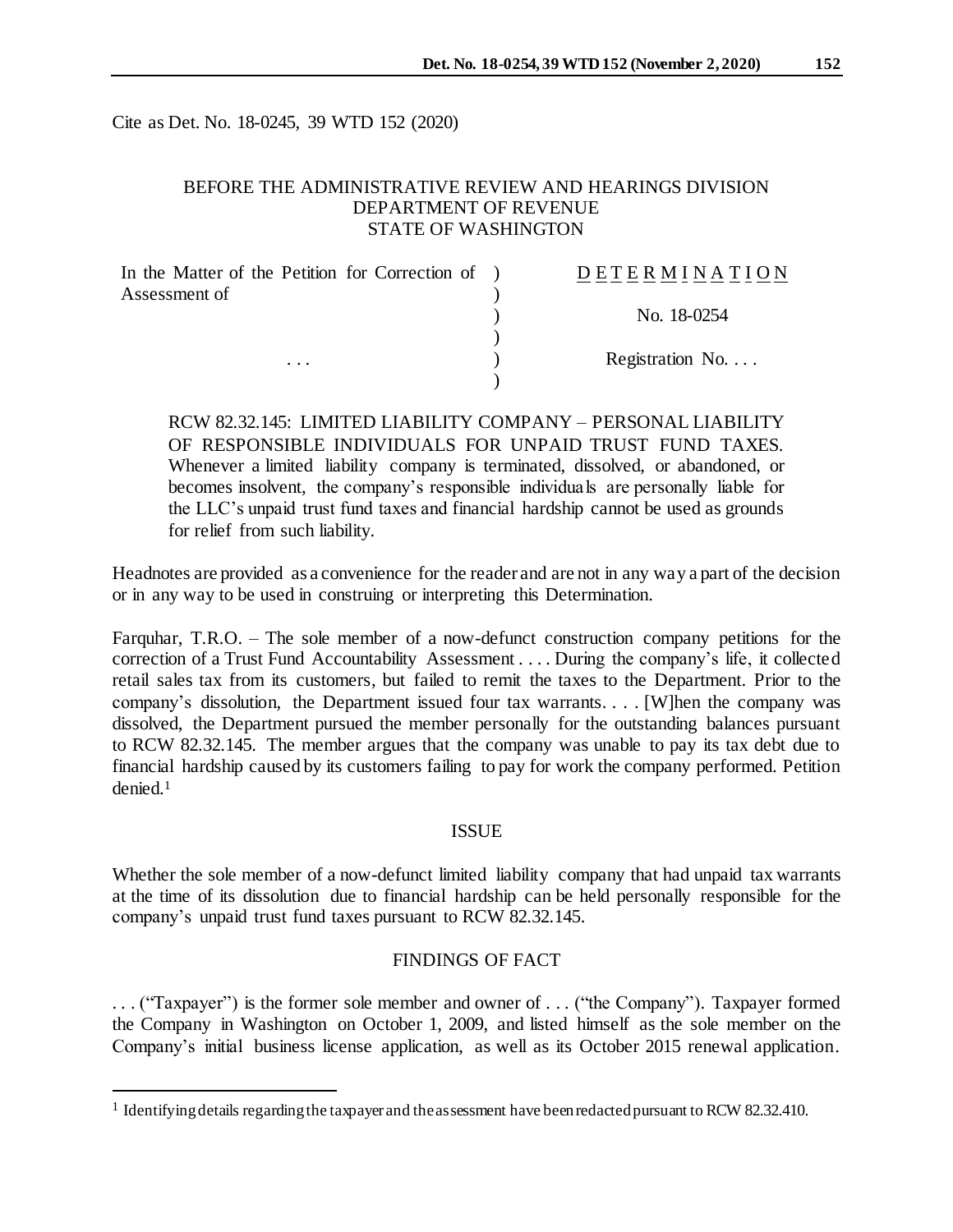Taxpayer was the only authorized signer on the Company's bank account. Taxpayer also personally managed the Company's books and prepared and filed the Company's tax returns.

While the Company was active, it filed monthly excise tax returns. On eight returns filed between February 2015 and November 2016,<sup>2</sup> the Company reported that it had collected retail sales tax... . from its customers, but did not remit the full amount of the taxes to the Department. The Company also reported, but failed to fully pay, business & occupation ("B&O") taxes, penalties, and interest during the same periods.

During and after the subject periods, the Department of Revenue's Compliance Division ("Compliance") engaged in collections efforts against the Company. Compliance first discussed the overdue amounts with the Company and attempted to set up payment plans. After the Company failed to pay its tax liabilities in full for several months, Compliance began issuing tax warrants. Between July 2, 2015, and January 30, 2017, Compliance issued four warrants against the Company, then filed the warrants in . . . County Superior Court. The warrants are summarized in the table below:

| <b>Warrant</b><br>No. | <b>Issue</b><br><b>Date</b> | <b>Filing</b><br><b>Date</b> | Period(s)                       | <b>Total Due (Taxes,</b><br><b>Penalties &amp; Interest)</b> |
|-----------------------|-----------------------------|------------------------------|---------------------------------|--------------------------------------------------------------|
| $\cdots$              | 7/2/15                      | 7/21/15                      | November $2014 -$<br>April 2015 | $\mathbb{S}$                                                 |
| $\cdots$              | 10/13/16                    | 11/1/16                      | June $-$ July 2016              | $\mathbb{S}$                                                 |
| $\cdots$              | 11/29/16                    | 12/13/16                     | August 2016                     | $\mathsf{S} \dots$                                           |
| $\cdots$              | 1/30/17                     | 2/16/17                      | October – November<br>2016      | $\mathbb{S}$                                                 |

During a conversation about the warrants between Compliance and Taxpayer on July 31, 2015, Taxpayer admitted that the Company used approximately \$ . . . in collected [retail sales taxes] to pay its workers' wages. The Company made partial payments after the warrants were issued, and the Department obtained additional funds by placing a levy on the Company's bank account, but the Company failed to pay any of the warrants in full. The Company was dissolved on January 9, 2017, when Taxpayer filed a Certificate of Dissolution with the Secretary of State. On January 12, 2017, the Department revoked the Company's tax registration endorsement.

On September 5, 2017, Compliance issued a Trust Fund Accountability Assessment ("TFAA") against Taxpayer. The TFAA stated, in part, that "the Department of Revenue has established that you are personally liable for retail sales tax, interest and penalties on those taxes collected by [the Company.]" The TFAA comprises  $\hat{\mathcal{S}}$ ... in unremitted trust fund taxes,  $\hat{\mathcal{S}}$ ... in penalties, and  $\hat{\mathcal{S}}$ . . . in interest, for a total amount due of \$ . . . .

On October 5, 2017, Taxpayer submitted a petition for review. Taxpayer did not articulate an argument in his petition as to why the TFAA should be corrected or cancelled. At the September 4, 2018, hearing, Taxpayer stated that the Company was unable to pay its taxes because some of its customers failed to pay for work the Company performed. Taxpayer stated that he hoped the

l

<sup>&</sup>lt;sup>2</sup> The period at issue includes February-April 2015, June-July 2016, August 2016, and October-November 2016.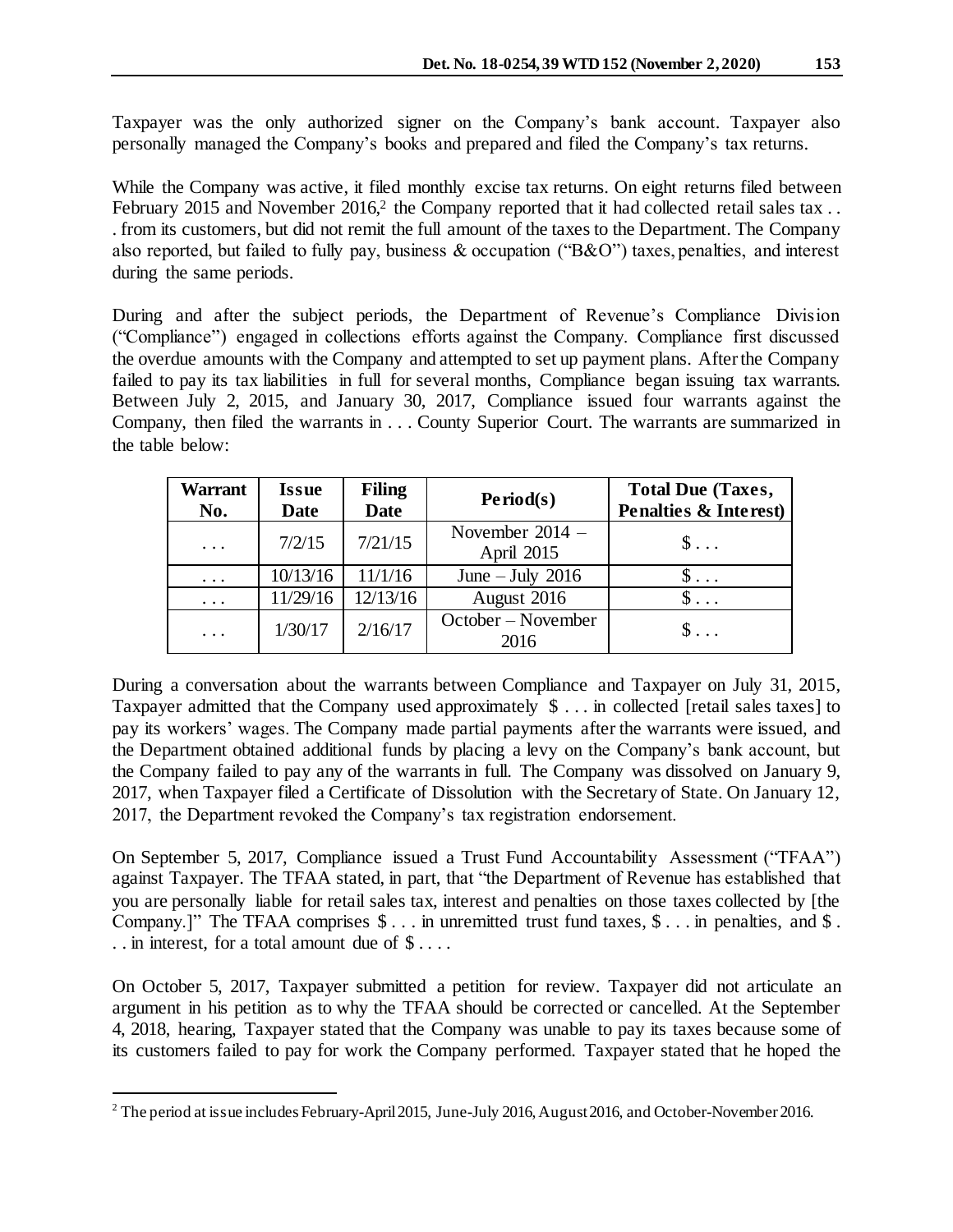Department would assist him in collecting the unpaid amounts from the Company's customers so that it could pay the tax debt.

#### ANALYSIS

Sellers that make retail sales are required to collect retail sales tax . . . from their customers on all taxable transactions. RCW 82.08.050(1). [Retail sales tax] funds collected by a seller are "deemed to be held in trust by the seller until paid to the Department." RCW 82.08.050(2). While in the seller's possession, the [collected retail sales taxes] are known as "trust fund taxes." RCW 82.32.145(9)(h). Sellers who fail to collect [retail sales taxes], or fail to remit trust fund taxes to the Department after collection, are personally liable to the state for the amount of tax that should have been collected and remitted, regardless of whether the failure to collect . . . or remit was the result of the seller's actions or conditions beyond the seller's control. RCW 82.08.050(3).

In the event a taxpayer fails to pay "any fee, tax, increase, or penalty or any portion thereof" within 15 days after it becomes due, the Department may issue a tax warrant. RCW 82.32.210(1). The warrant will include any unpaid sums, together with interest from the date the warrant is issued until the date of payment. *Id*. The Department "must file a copy of the warrant with the clerk of the superior court of any county of the state in which real and/or personal property of the taxpayer may be found." RCW 82.32.210(2).

When a limited liability business entity, such as a limited liability company . . . , is dissolved or otherwise terminated, and the Department has issued a tax warrant against the entity, the Department has statutory authority under RCW 82.32.145 to collect certain types of taxes from the entity's "responsible individuals." RCW 82.32.145 states, in pertinent part, as follows:

(1) Whenever the department has issued a warrant under RCW 82.32.210 for the collection of unpaid trust fund taxes from a limited liability business entity and that business entity has been terminated, dissolved, or abandoned, or is insolvent, the department may pursue collection of the entity's unpaid trust fund taxes, including penalties and interest on those taxes, against any or all of the responsible individuals. . . .

(2) Personal liability under this section may be imposed for state and local trust fund taxes.

The statutory definition of "responsible individual" includes "any current or former officer, manager, member, partner, or trustee of a limited liability business entity with an unpaid tax warrant issued by the department." RCW  $82.32.145(9)(g)(i)$ . Any "responsible person" who "willfully fails to pay or to cause to be paid to the department the trust fund taxes due from the limited liability business entity" will be found personally liable for the unpaid trust fund taxes. RCW 82.32.145(3)(b). To the extent a "responsible individual" was a chief executive or chief financial officer of the limited liability business entity, a strict liability standard applies. RCW  $82.32.145(3)(a)$ . Under the strict liability standard, the individual is liable regardless of fault or whether the individual was or should have been aware of the liability. RCW 82.32.145(3)(a). The